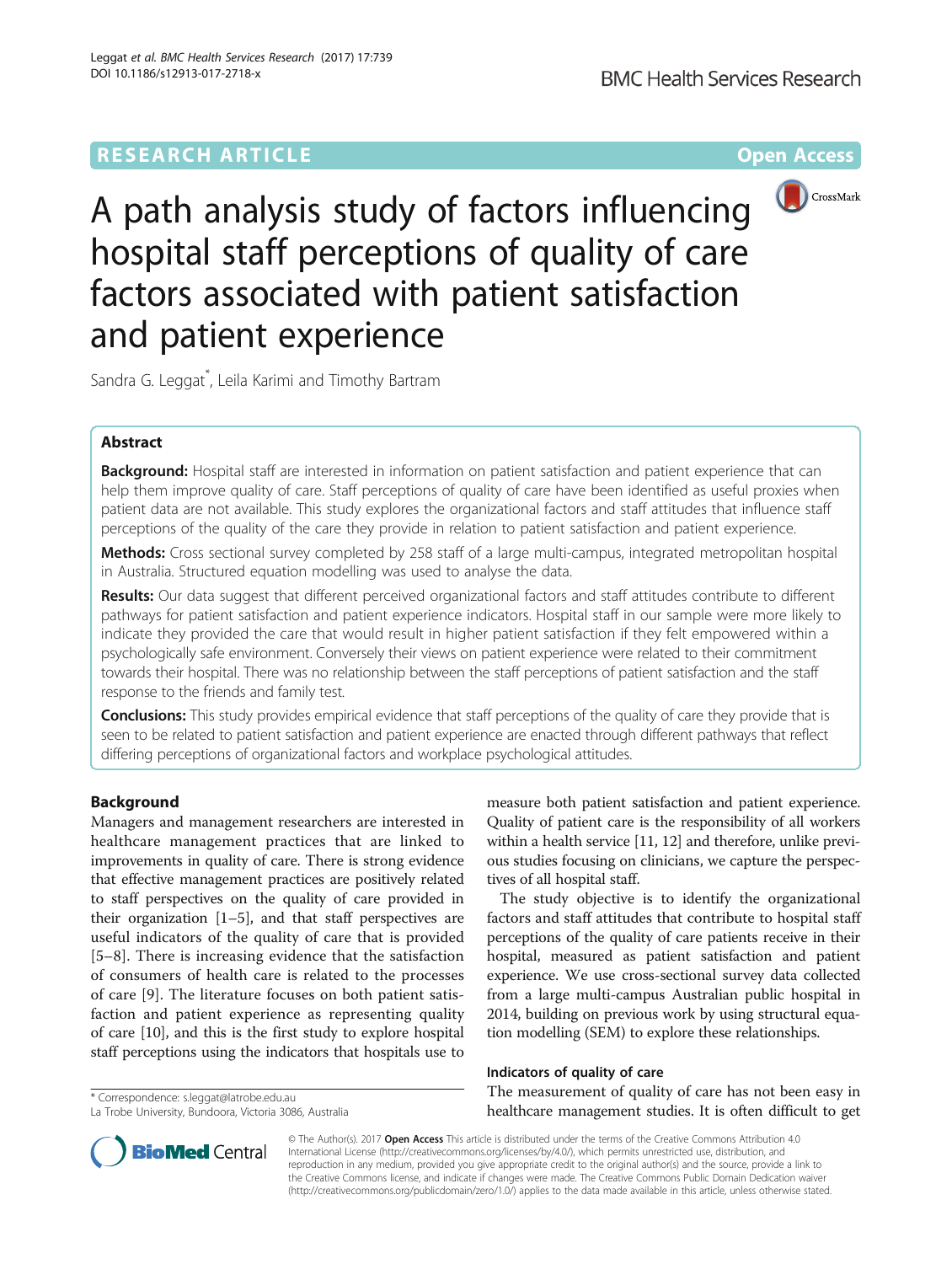patient level quality of care data that can be meaningfully correlated with organizational and staff psychological constructs and attitudes. To overcome this, staff perceptions of the quality of patient care have been shown to act as a useful proxy for patient level indicators [\[5](#page-7-0)–[8](#page-7-0), [13\]](#page-7-0). There were two quality of care variables used in this study. The first was related to staff perceptions of the quality of care delivered in their hospital that is related to patient satisfaction [[1](#page-6-0)]. The second indicator is the Friends and Family Test (FFT) that is routinely used in both staff and patient surveys as a composite measure of patient experience [[9](#page-7-0)]. The FFT is based on the Net Promoter Score [\[14\]](#page-7-0) that is widely used to measure customer loyalty. The National Health Service (NHS) in the United Kingdom (UK) has included the FFT on the National Staff Survey since 2009 [\[15\]](#page-7-0). In Australia, the People Matters Survey administered by the Victorian Public Sector Commission has included the FFT since 2012 [\[16\]](#page-7-0).

A third variable was staff perceptions of their hospital as a good place to work. Similar to the Friends and Family Test described above, health care staff engagement surveys often include the question "I would recommend my organization as a good place to work" as a summary employee satisfaction indicator [\[17](#page-7-0)].

#### Employee attitudes

The study included five independent variables derived from other hospital studies: high performance work systems, empowerment, psychological safety, job satisfaction and affective commitment. Each is discussed below. High performance work systems (HPWS) have been identified as critical bundles of management practices that are positively associated with organizational performance in healthcare [[18](#page-7-0)]. High performance work systems influence and align employees' attitudes and behaviours with the strategic goals of the organization and thereby increase employee commitment and subsequently organizational performance [\[19](#page-7-0)]. More specifically, theorists argue the relationship between management systems and organizational outcomes is through influence on individual employee abilities, motivations and job opportunities and through their impact on the collective organization, capabilities and attitudinal climates in which individual perceptions and actions are embedded [\[20](#page-7-0), [21\]](#page-7-0). Further, Zacharatos et al. [\[22](#page-7-0)] argue that high performance work systems concentrate on empowering employees through increased information flows and devolution of decision making to increase employee productivity.

While there has been some debate about the 'right' composition of the HPWS bundle [\[23\]](#page-7-0), it is widely accepted that multiple management practices are involved, and that these practices are mutually reinforcing [\[5, 20\]](#page-7-0). As such it is theoretically appropriate to consider HPWS as a single system with a unitary index [\[24\]](#page-7-0) p.63, and this study used

the 15-item HPWS construct developed by Jensen, Patel, and Messersmith [\[25\]](#page-7-0). One additional item was added to the validated scale to distinguish between communication within the unit and communication between units.

With the establishment of the HPWS organizational performance link, the science has evolved to identify the pathways through which HPWS may influence the quality of patient care [\[26\]](#page-7-0). For example, in a study of nurses, Leggat et al. [\[1\]](#page-6-0) found that psychological empowerment fully mediated, and job satisfaction moderated, the relationship between HPWS and perceptions of quality of patient care. Similarly, psychological empowerment and affective commitment mediated the relationship between aspects of HPWS and the quality of patient care as perceived by Chinese doctors [[2](#page-6-0)] and relational coordination mediated between HPWS and hospital outcomes [[27\]](#page-7-0). These studies suggest that staff who perceive that their organization has HPWS in place are more likely to rate the quality of care delivered as higher than those staff who do not see evidence of HPWS, with the pathway from HPWS involving positive staff attitudes in relation to empowerment, job satisfaction, relationships among staff and commitment to the organization.

Building upon these previous studies, this study included the variables of psychological empowerment, psychological safety, job satisfaction and affective commitment. Psychological empowerment is defined as a process of enhancing feelings of self-efficacy among employees [[28](#page-7-0)]. Empowerment encourages workers to think for themselves about the requirements of their job, develop meaning for the tasks they are assigned and to enhance their competency levels [[29\]](#page-7-0). Hospital studies have found psychological empowerment to be an important antecedent of quality patient care [[3](#page-6-0), [30](#page-7-0), [31](#page-7-0)].

Various studies have identified the importance of social relationships [[13\]](#page-7-0) and relational coordination [\[27](#page-7-0)] on the HPWS - quality of care relationship. In this study we included psychological safety as the measure of staff relationships. Psychological safety is defined as the tacit shared belief among team members that the team environment enables safe interpersonal relationships [\[32](#page-7-0)]. Psychological safety was found to be an important relational construct in enhancing team learning among health care organizations [[32](#page-7-0)]. Previous study has illustrated that these social relationships do not have a direct link with performance outcomes, such as perceived quality of care, but have a direct link with empowerment [\[13, 33\]](#page-7-0).

In the USA, Harmon et al. [\[18](#page-7-0)] and Dill and colleagues [[34\]](#page-7-0) found a relationship between HPWS and employee and job satisfaction among health care workers. In Australia, Leggat et al. [\[1](#page-6-0)] found that job satisfaction moderated the relationship between HPWS and perceived quality of care among nurses. HPWS was found to have a significant positive relationship with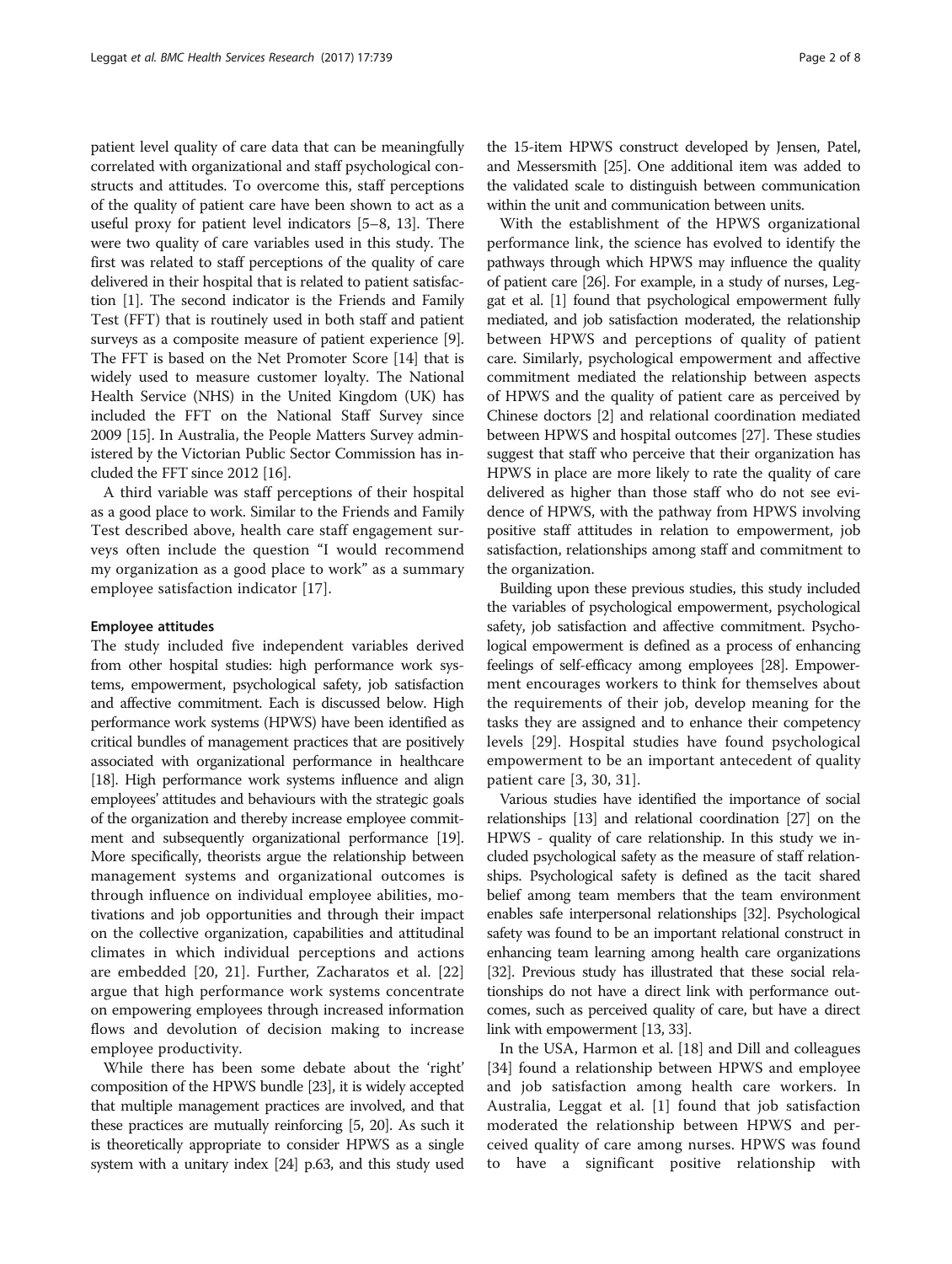perceptions of the quality of patient care among those nurses with higher levels of job satisfaction. Recent research has demonstrated a positive association between HPWS and job satisfaction [[35](#page-7-0)].

Considering the research outlined above we proposed three hypotheses that are illustrated in the Fig. 1 framework model.`

Hypothesis 1: These data can be adequately modelled by a theory-based structural equation model. Hypothesis 2:

- a) High-performing work systems are directly associated with perceived quality of patient care, measured as patient satisfaction (Quality of care) and patient experience (Recommend care).
- b) The relationship between HWPS and quality of patient measured as patient satisfaction is mediated by psychological empowerment.
- c) Psychological safety mediates the relationship between HPWS and empowerment.

### Hypothesis 3:

- a) The relationship between HPWS and staff perceptions on their organization as a good place to work (Good workplace) is mediated by job satisfaction.
- b) Affective commitment mediates the relationship between HPWS and job satisfaction.
- c) Affective commitment mediates the relationship between HPWS and perceptions of patient experience.
- d) Employees who perceive that their organization is a good place to work will also perceive that it is a good place for friends and family to receive treatment.

### **Methods**

A stratified random sample of all departments of 1,000 staff employed by a large multi-campus integrated metropolitan hospital in Australia was invited to participate in a survey designed to explore staff opinions about the care provided by the health service. The sample was segmented to ensure adequate representation of all types of staff employed by the organization. Letters from the Chief Executive Officer, with a hard copy questionnaire, were mailed to the staff member's home address asking staff to anonymously volunteer to complete the questionnaire. Respondents were also given the option of completing the survey online and were provided with the online survey link. The survey was open from 23 April until 22 May 2014. The survey was anonymous, as staff were not required to include any identifying information and there was no way to identify participants through the online data collection software. The study received ethics approval from the La Trobe University Faculty of Health Science Human Research Ethics Committee in 2014 FHEC14/029. Completion of the study in writing or online was considered to be written consent for participation.

### Measures

The survey (Additional file [1\)](#page-6-0) included five validated scales for the independent variables. These included psychological empowerment [\[36](#page-7-0)], job satisfaction [[37\]](#page-7-0), organizational commitment [[38](#page-7-0)], employee-level high performance work systems [[25](#page-7-0)] and psychological safety [\[32](#page-7-0)]. All scales contained a five-point Likert scale. HPWS was measured with a 16 item scale with Cronbach's alpha of .872. All 16 items were retained and explored standard management items, such as access to training, communication, performance feedback and appraisal and team working. Empowerment was measured with the 12 item psychological empowerment scale that includes competence,

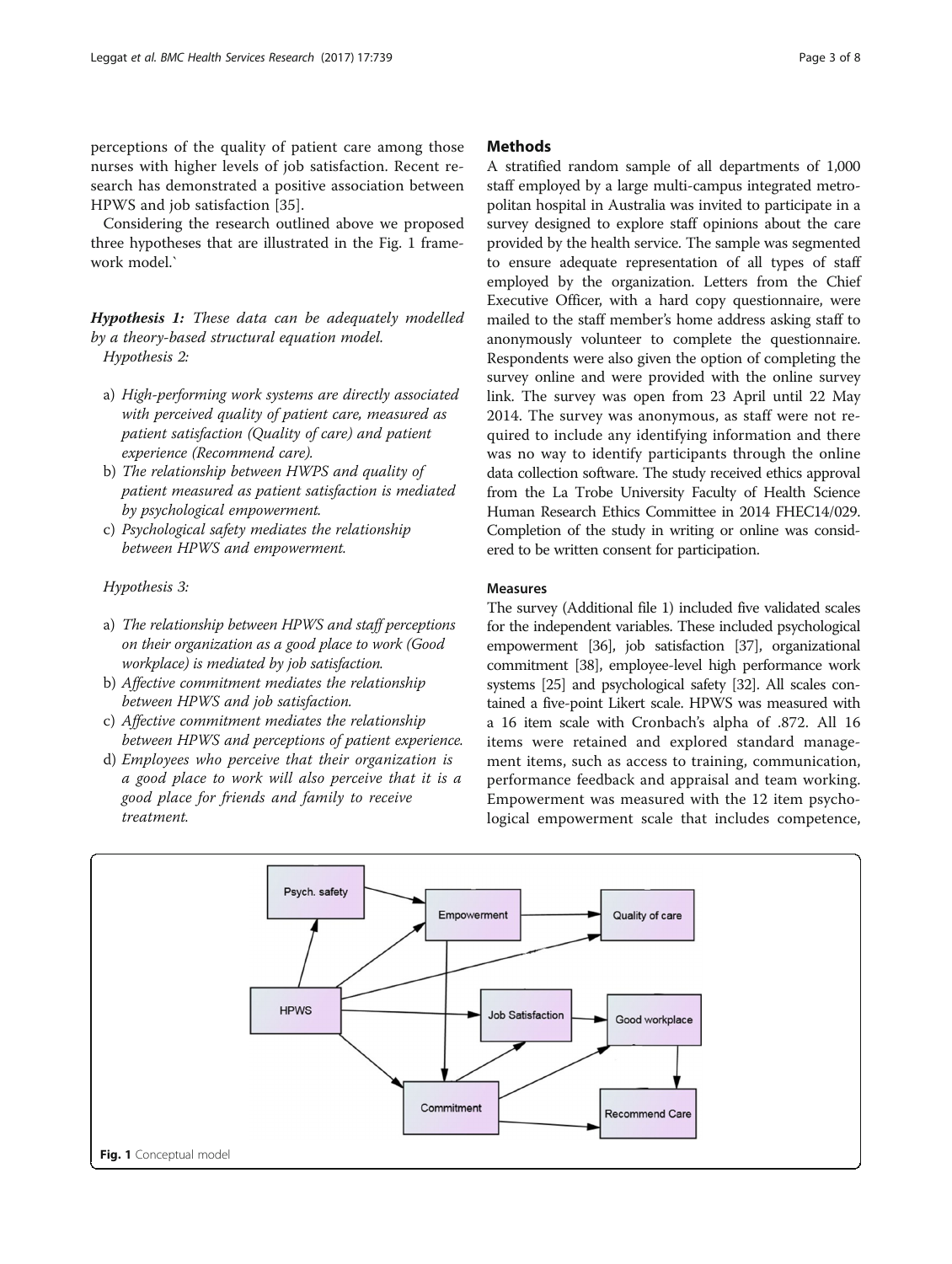impact, meaning and self-determination. Sample items included, "The work I do is very important to me" (meaning); "I am confident about my ability to do my job" (competence), "I have a great deal of control over what happens in my job" (autonomy), and "My impact on what happens in my job is large" (impact). These items were completed by 243 respondents, the Cronbach's alpha was .881 and all items were retained.

Job satisfaction was measured with a six item scale with negative items reversed. The questions explored general satisfaction, as well as intent to leave the hospital. These items were completed by 248 respondents, the Cronbach's alpha was .929 and all six items were retained. Organizational commitment explored attachment to the hospital as a place of employment and was measured with an eight item scale, with negative items reversed. Cronbach's alpha was .843, with 245 respondents and all nine items were retained. Psychological safety was measured with a seven item scale, with negative items reversed. These items were completed by 246 respondents, the Cronbach's alpha was .820 and all seven items were retained. Example questions included "If you make a mistake in my unit, it is held against you" and "No one on my unit would deliberately act in a way that undermines my efforts".

Perceived quality of care was a dependent variable, with two validated measures. The first indicator measured staff perceptions of patient satisfaction with regards to the quality of care delivered within the hospital [\[1](#page-6-0), [12\]](#page-7-0). This quality of care scale was adapted from the State-wide patient satisfaction questionnaire, and includes items that are seen to be important to patients in assessing the quality of care they have received. This includes perceptions of courtesy, helpfulness, responsiveness and willingness to listen, the provision of information by staff, communication among staff members, safety, privacy, and respect for the patients. Staff were asked to complete a 5-point Likert scale for questions such as: 'I am responsive to the needs of patients', 'I help to relieve the pain of patients' and 'I give patients the opportunity to ask questions about their condition or treatment'. The Cronbach's alpha was .943. All 16 items were retained. This scale was abbreviated as 'Quality of care' in the model.

The second was the Friends and Family Test. In the State of Victoria in Australia the FFT question is worded as "I would recommend a friend or relative to be treated as a patient here" [[15](#page-7-0)] and is seen as a useful measure of staff perceptions of the patient experience in their organization. This measure was abbreviated as 'Recommend care' in the model. Similarly, respondents indicated whether "I would recommend my organization as a good place to work", abbreviated as 'Good workplace' in the model. In addition there were three demographic tick box questions for sex, tenure at the hospital and discipline.

#### Analysis

There were less than 5% missing data and MAR testing revealed data were missing at random. The missing data therefore were imputed using the EM procedure. The results were compared before and after imputation and no major differences were found in the results. Therefore the imputed database used for the final analysis included 251 participants. The responses were analysed using t-tests and one-way ANOVA for differences in mean responses related to sex, tenure and discipline of the respondent. No significant differences were observed by sex or tenure. There was one effect for respondent discipline with management and support services staff reporting higher affective commitment than the other disciplines (F 2.29  $p=0.03$ ).

AMOS (v 20) was used for the structural equation modelling. The fit indices used included the root mean square error of approximation (RMSEA), Tucker-Lewis Index (TLI), Comparative Fit Index (CFI), and Akaike Information Criterion (AIC) [[39\]](#page-7-0). RMSEA values of less than .08 represent the marginal fit, while RMSEA values of less than .05 demonstrate a good fit to the model [[40\]](#page-7-0). TLI and CFI values of greater than 0.90 and 0.95 [[41\]](#page-7-0) are considered as marginal and good fits, respectively. The Akaike Information Criterion (AIC) is a comparative measure of fit. AIC can be used meaningfully when more than two models are compared with each other, and a smaller AIC value suggests a superior fit [[39\]](#page-7-0). The chi-square test goodness of fit test was also reported as a conventional, commonly reported measure of absolute fit in the literature. Since the chi square is highly dependent on sample size, the relative chi square (CMIN/DF) was used as a measure of model fit. A value of less than 3 represents acceptable fit [\[42](#page-7-0)].

### Test for method effects

To check for possible common method variance (CMV), the Harman's one-factor test was used to investigate if CMV was an issue in this study. Using this procedure, all of the variables in the study loaded into an exploratory factor analysis using the unrotated factor solution. If one general factor accounts for the majority of the covariance among the measures, then it can be argued that common method variance exists [\[43](#page-7-0)]. Based on this procedure the common variance extracted in this study was not a pervasive issue since it accounted for only 25% of the total variance extracted.

### Results

Eleven of the mailed surveys were returned to sender unopened, suggesting a final distribution of 989. A total of 258 individuals completed the questionnaire (26% response rate), which is comparable to other published large scale health service staff surveys see, for example, [[44](#page-7-0), [45\]](#page-7-0). To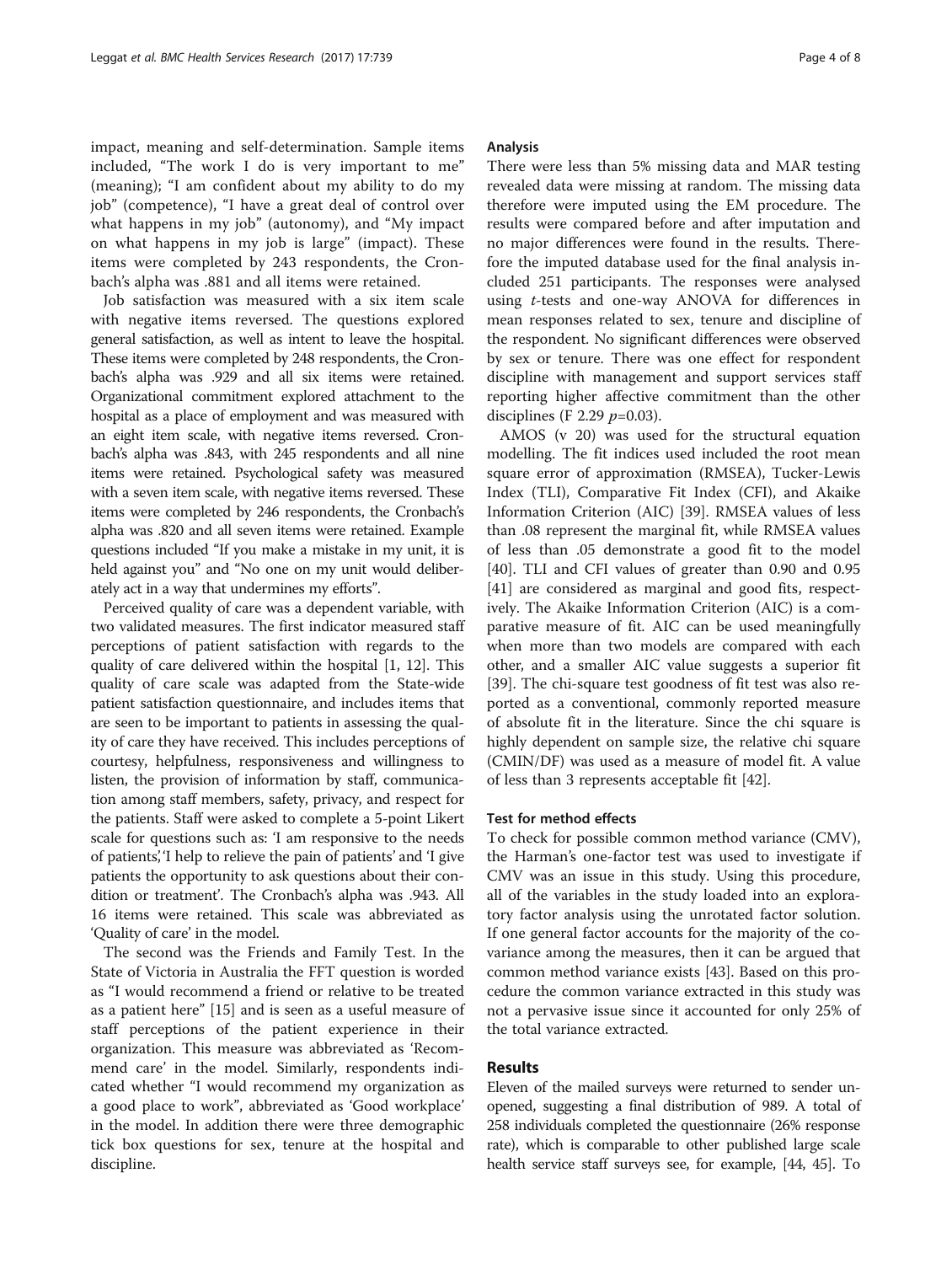check for responder bias, the distribution of the sample characteristics of the respondents were compared to 455 respondents of a shorter survey on the same topic. There were no significant differences found. Out of these 258 individuals, 242 respondents indicated their sex, with 195 females (75.63%) and 47 males (18.27%). The majority of the respondents were nurses (50%) followed by allied health professionals and doctors at about 11% each, administrative and clerical staff (10%) and mangers (3%). The remaining 15% comprised corporate and support services staff and 4% of staff whose role did not fit in any of these categories. The reported tenure of the respondents was 31 (13%) with less than one year, 59 (24%) with one to four years, 62 (25%) with five to nine years, 45 (18%) with 10 to 14 years and 50 (20%) with 15 or more years working at this organization. This distribution is consistent with the staff distribution and tenure throughout the organization.

#### Model Fit Evaluation

The model was tested using a multivariate statistical model using Maximum Likelihood (ML) estimation, assuming multivariate normality. The univariate normality assessment showed relatively normal distribution of the majority of the variables (Kurtosis less than 1), with the exception of the 'quality of care' variable (Kurtosis of 9.40) indicating moderate non-normality. However, Mardia's Multivariate Kurtosis coefficient (Mardia's normalized coefficient  $= 11.09$ ) meets the multivariate normality assumptions by comparing it with the formula  $p(p+2)$  where p is the number of observed variables in the model [[46](#page-7-0)]. Since the Mardia's coefficient is lower than the value obtained from the above formula, then the data meets the multivariate normality assumption.

Although the preliminary analysis demonstrated a good model fit  $(\chi^2/df=2.19, \text{TLI} = .95, \text{CFI} = .98, \text{RMSEA} = .07)$ , no significant direct path from HPWS to the perceived quality of patient care was found. The second model (Fig. [2](#page-5-0)), where this direct relationship was removed demonstrated a great model fit  $(\chi^2/df = 2.05, \text{TLI} = .97, \text{CFI} = .98, \text{RMSEA} = .06)$ . Comparing the AIC of the modified model (AIC= 88.81) with the first model (AIC=90.98) suggested a smaller AIC for the model, also demonstrating the superiority of the second model (Table [1](#page-5-0)).

The preferred model suggested that there were different paths to the perceived quality of care and perceived patient experience indicators for this group of staff. It is evident in Fig. [2](#page-5-0) that in the first path that the relationship between HPWS and perceived quality of care is significantly mediated by empowerment. In addition, psychological empowerment was shown to have positive effects on affective commitment and psychological safety mediated the relationship between HPWS and empowerment.

The second path highlighted a relationship between HPWS and the outcome measures of 'I would recommend my organization as a good place to work' and the Friends and Family Test (patient experience) showing that job satisfaction mediated the relationship between staff perceptions of HPWS and their perceptions on their organization as a good place to work and affective commitment mediated the relationship between HPWS and job satisfaction and between staff perceptions of HPWS and both outcome measures.

### **Discussion**

Our results provide insight into how the relationship between people management practices, measured as HPWS, and staff perceptions of the quality of care that they deliver is enacted. In this study HPWS comprised the people management practices of opportunities for training and development, selective hiring, teams and decentralized decision making, job security, information sharing, transformational leadership, and performance feedback. In this multi-site hospital we identified one path from staff perceptions of HPWS to the perceived quality of care indicator associated with patient satisfaction items. This path was mediated by empowerment, and the relationship between HPWS and empowerment was mediated by psychological safety. The second path from staff perceptions of HPWS to the Friends and Family Test, summarising perceived patient experience, was mediated by affective commitment and was directly related to staff perceptions about their workplace being a good place to work.

### The path to patient satisfaction perceived quality of care

The first path, from staff perceptions of HPWS to perceived quality of care, suggests that staff who perceived that the part of the organization in which they worked had good management in place, and who reported higher levels of psychological safety and empowerment, also indicated that they perceived that their patients would have higher satisfaction with the care provided. These findings expand upon the contention that good management is fundamental to patient experience, safety and quality of care [\[47](#page-7-0)] by outlining the staff attitudes that need to be fostered by management to contribute to quality of care. All types of health care staff recognise HPWS in their organization and the findings transcend national cultures [[1, 2](#page-6-0), [4](#page-6-0), [52\]](#page-7-0). Importantly, our study included all hospital employees, and we were able to extend the findings of other studies that found that empowerment is a mediator between management practice and perceived quality of care of nursing staff [[1,](#page-6-0) [26](#page-7-0)] to hospital staff more generally. Clearly, quality of patient care is a critical part of the cultural values of all hospital workers, not only the domain of clinicians [\[12, 48](#page-7-0)], and our results show that similar relationships exist among the perceptions of various types of hospital staff.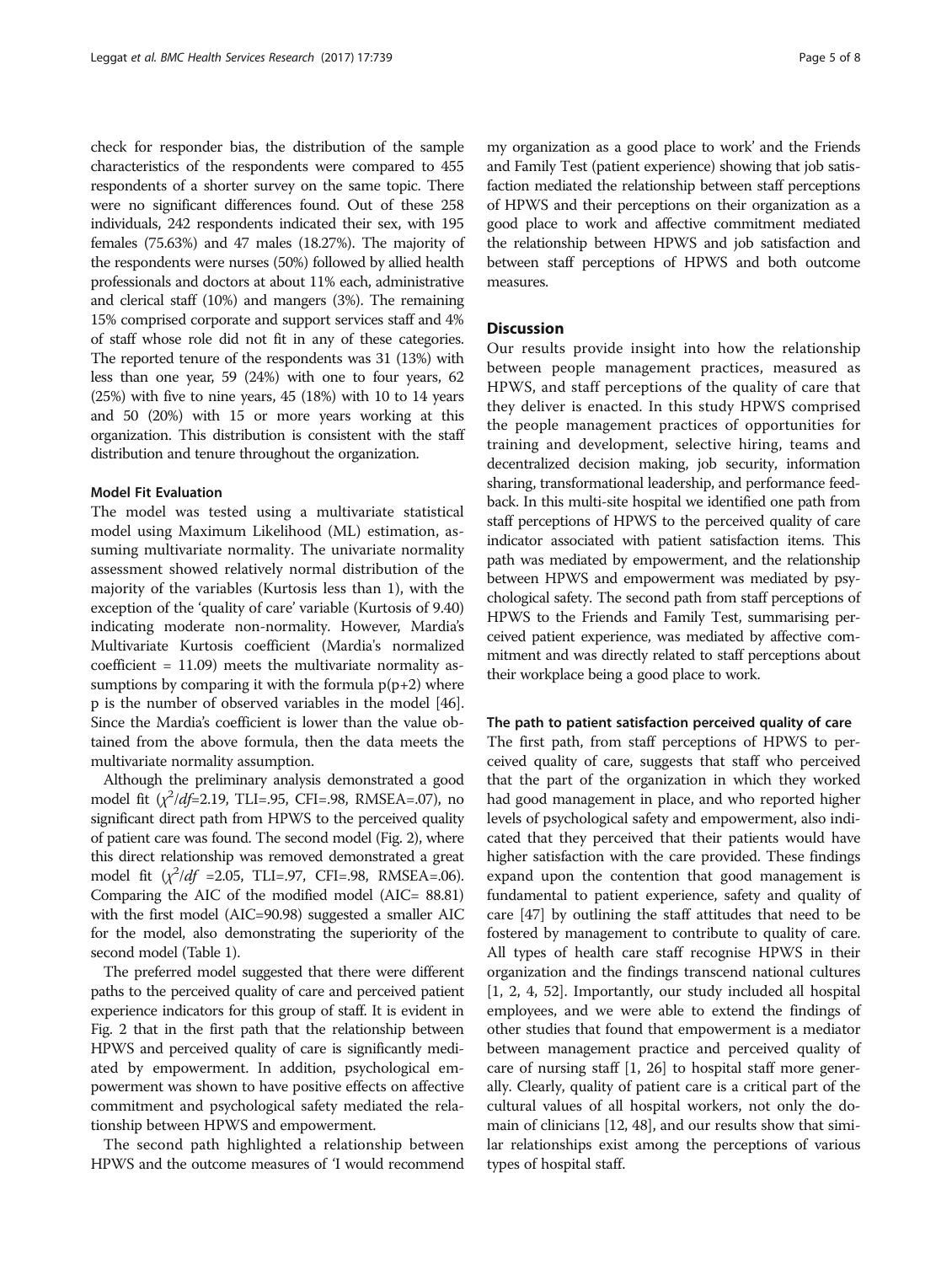<span id="page-5-0"></span>

Our results further support the evidence of a positive link between reported staff empowerment and quality of care [[46](#page-7-0), [47\]](#page-7-0), by demonstrating that psychological empowerment is positively associated with perceptions of quality of care. Lack of empowerment of staff has been identified as a substantial barrier to improvement of quality and safety [[49\]](#page-7-0), which has led to the design of quality and safety improvement processes that address staff needs for empowerment [[50, 51\]](#page-7-0). Our findings explain why empowerment is linked with success in quality and safety improvement. Good management is necessary but not sufficient for quality of care delivery and staff must feel both empowered and psychologically safe in their work roles.

Psychological safety has been identified as an important teamwork variable in improving quality of care [\[32](#page-7-0)], especially as an antecedent to staff 'speaking up' about safety issues [\[52](#page-7-0)]. Our model clearly illustrates the strong relationship between staff perceiving that their work unit provides them with psychological safety and their feelings of empowerment in their role. Recent studies have identified the complexities of successful implementation of quality and safety initiatives and stress the need for implementation that addresses psychological safety [[53](#page-7-0)], in addition to empowerment. While we cannot claim causality, there is mounting evidence that enhancing quality and safety requires effective management practice that

Table 1 Model fit statistics

| Model                 | $x^2/df$ | <b>RMSEA</b> |    | (⊢I |       |
|-----------------------|----------|--------------|----|-----|-------|
| 1. The proposed model | 2.19     | (1)          | 95 | 98  | 90.98 |
| 2. The modified model | 205      | 06           | 97 | 98  | 8881  |

Note: RMSEA= Root Mean Square Error of Approximation; The Tucker-Lewis Index (TLI); Comparative Fit Index (CFI); AIC = Akaike Information Criterion

promotes staff empowerment in a psychologically safe work environment.

#### The path to patient experience perceived quality of care

In the second path the relationship between staff perceptions of HPWS and the outcome variable of staff recommending their organization as a good place to work was mediated by job satisfaction, and the relationship between job satisfaction and a good place to work was partially mediated by affective commitment. In addition, the relationship between staff perceptions of HPWS and the second outcome variable of perceived patient experience (FFT) was mediated by affective commitment. This suggests that the FFT measures an aspect of quality of care that is more related to staff connection with the organization in which they work than with their perceptions of their performance. Staff who perceive HPWS in place and who have a strong emotional relationship with their organization, who believe their organization is a good place to work, will report higher scores on the FFT of patient experience. This supports an earlier study that found that the FFT was not a strong predictor of the actual quality of care provided, as staff were influenced by a range of factors, many of which had little bearing on the patient experience with care [\[54\]](#page-7-0).

Our findings show that patient satisfaction and patient experience indicators of perceived quality of care are enacted through different organizational and attitudinal paths. While HPWS, or perceptions of good management practice were apparent in both paths, perceptions of patient satisfaction related to quality of care were linked with the psychological constructs of empowerment and psychological safety. That is, the staff were more likely to evaluate the patient satisfaction quality of care indicator in relation to how they perceived their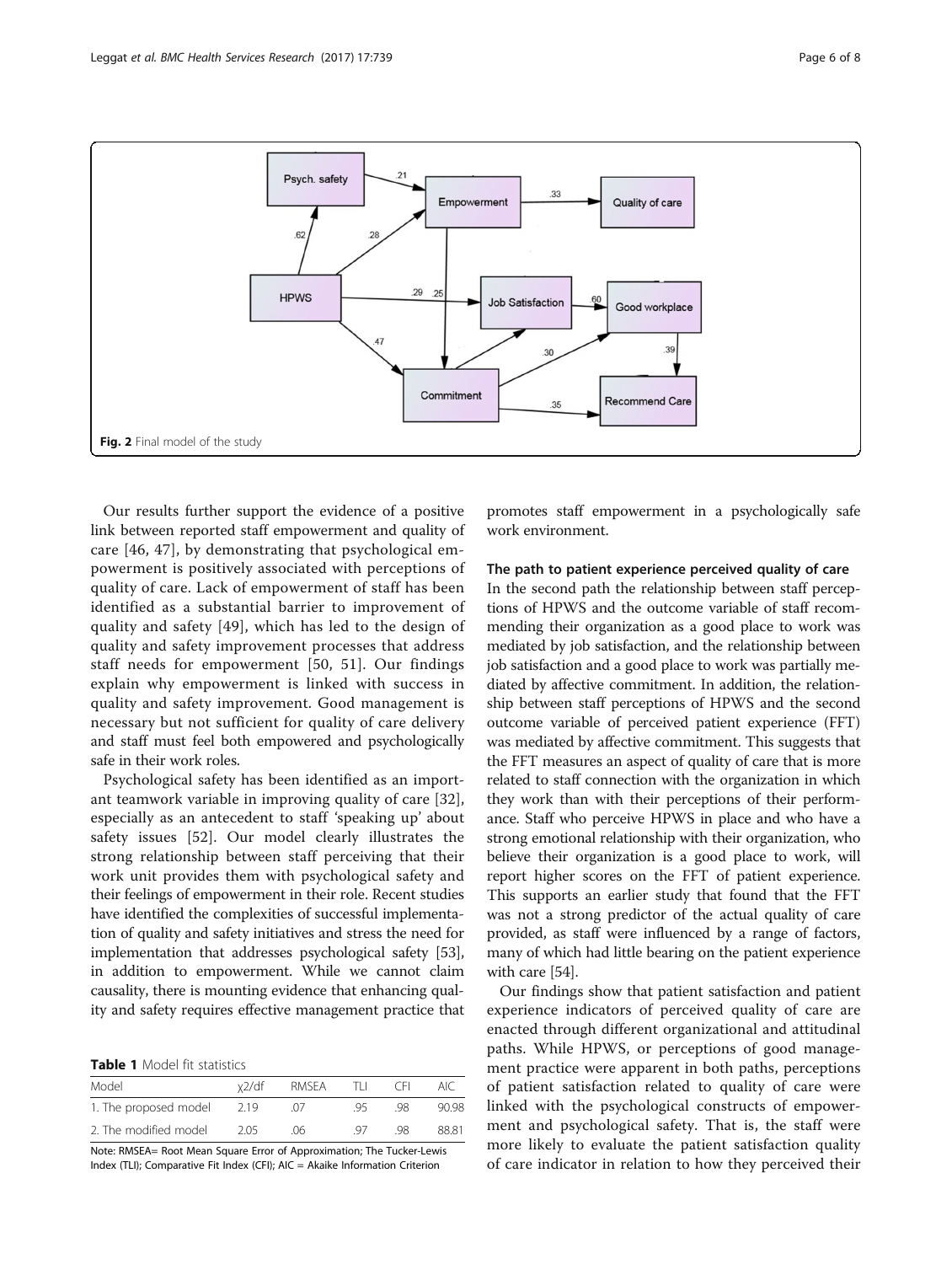<span id="page-6-0"></span>performance on the job. In contrast, the FFT patient experience indicator appears to measure staff attachment and satisfaction with the organization in which they work. We did not find any relationship between perceptions of the quality of care that was delivered and the FFT patient experience indicator.

Interestingly, the managers and support services staff in our sample generally reported higher levels of commitment to the organization than the clinical staff, and therefore may have more positive perceptions about the hospital and patient experience than the clinical staff. However, there were no differences found between clinical and non-clinical staff in relation to the attitudes underpinning quality of care measured as perceived patient satisfaction. These findings suggest that staff perceive the quality of care indicators measured as patient satisfaction and patient experience quite differently and reinforce the dangers of "…ever more centralized, standardized, and unified measures of quality that are common in policy discourse and interventions" [[55](#page-7-0)] p. 186. Our findings suggest that it is important to continue to use a variety of quality and safety measures that are meaningful to both hospital and patients staff, as staff perceive the organizational and attitudinal factors contributing to quality and safety indicators to be different for different indicators.

### Limitations

This was a cross-sectional study and while the final pathway received good support, the data do not confirm causality. Despite the lack of common method variance, the generalisability of the findings may be limited due to the self-selected study population in one Australian hospital, the relatively low response rate and the use of self-reported data. In addition, we used single items in the FFT test and the organization as a good place to work, which does not add strength to the measurements, but is consistent with current practice in system and organizational surveys. Further study to specifically analyse the pathways for different types of staff would enable extension of these results.

### Conclusions

Responding to the limited evidence on effective roles of hospital managers in quality and safety [\[56\]](#page-7-0), this study provides empirical evidence of the need for managers to embrace identified good people management practices [[57\]](#page-7-0), including ensuring opportunities for training and development, selective hiring, promoting teamwork and decentralized decision making, information sharing, transformational leadership, and providing performance feedback, to embed psychological safety and empower staff. Our findings illustrated that there is not a direct link between staff perceptions of HPWS and perceived quality of care, but that it is enacted through psychological safety

and empowerment. In comparison, the Friends and Family Test question that asks about recommending treatment to friends and family, while also associated with staff perceptions of HPWS, was mediated by affective commitment and strongly linked to the perception of staff as the organization being a good place to work. This study highlights the different pathways to perceived quality of care and perceived patient experience among hospital staff.

### Additional file

[Additional file 1:](dx.doi.org/10.1186/s12913-017-2718-x) Questionnaire. (DOCX 27 kb)

#### Abbreviations

AIC: Akaike information criterion; CFI: Comparative fit index; CMV: Common method variance; FFT: Friends and Family Test; HPWS: High performance work systems; RMSEA: Root mean square error of approximation; SEM: Structured equation model; TLI: Tucker-Lewis index

#### Acknowledgements

None

Funding

None

### Availability of data and materials

Data not available

#### Authors' contributions

SL conceived and managed the study. SL drafted the manuscript. LK designed and completed the data analysis. TB assisted in the study design and helped to draft the manuscript. All authors read and approved the final manuscript.

#### Ethics approval and consent to participate

The study received ethics approval from the La Trobe University Faculty of Health Science Human Research Ethics Committee in 2014 FHEC14/029. Completion of the study in writing or online was considered to be written consent for participation.

#### Consent for publication

Not applicable

#### Competing interests

The authors declare that they have no competing interests.

#### Publisher's Note

Springer Nature remains neutral with regard to jurisdictional claims in published maps and institutional affiliations.

#### Received: 28 October 2015 Accepted: 9 November 2017 Published online: 16 November 2017

#### References

- Leggat SG, Bartram T, Casimir G, Stanton P. Nurse perceptions of the quality of patient care: confirming the importance of empowerment and job satisfaction. Health Care Manage Rev. 2010;35(4):355–64.
- Liu C, Bartram T, Casimir G, Leggat SG. The link between participation in management decision-making and quality of patient care as perceived by Chinese doctors. Public Manage Rev. 2014;17(10):1425–43.
- 3. Scotti DJ, Harmon J, Behson SJ. Links among high-performance work environment, service quality and customer satisfaction: an extension to the healthcare sector. J Healthc Manag. 2007;52:109–25.
- 4. McAlearney AS, Garman AN, Song PH, McHugh M, Robbins J, Harrison MI. High-performance work systems in health care management, Part 2: Qualitative evidence from five case studies. Health Care Manage Rev. 2011; 36(3):214–26.